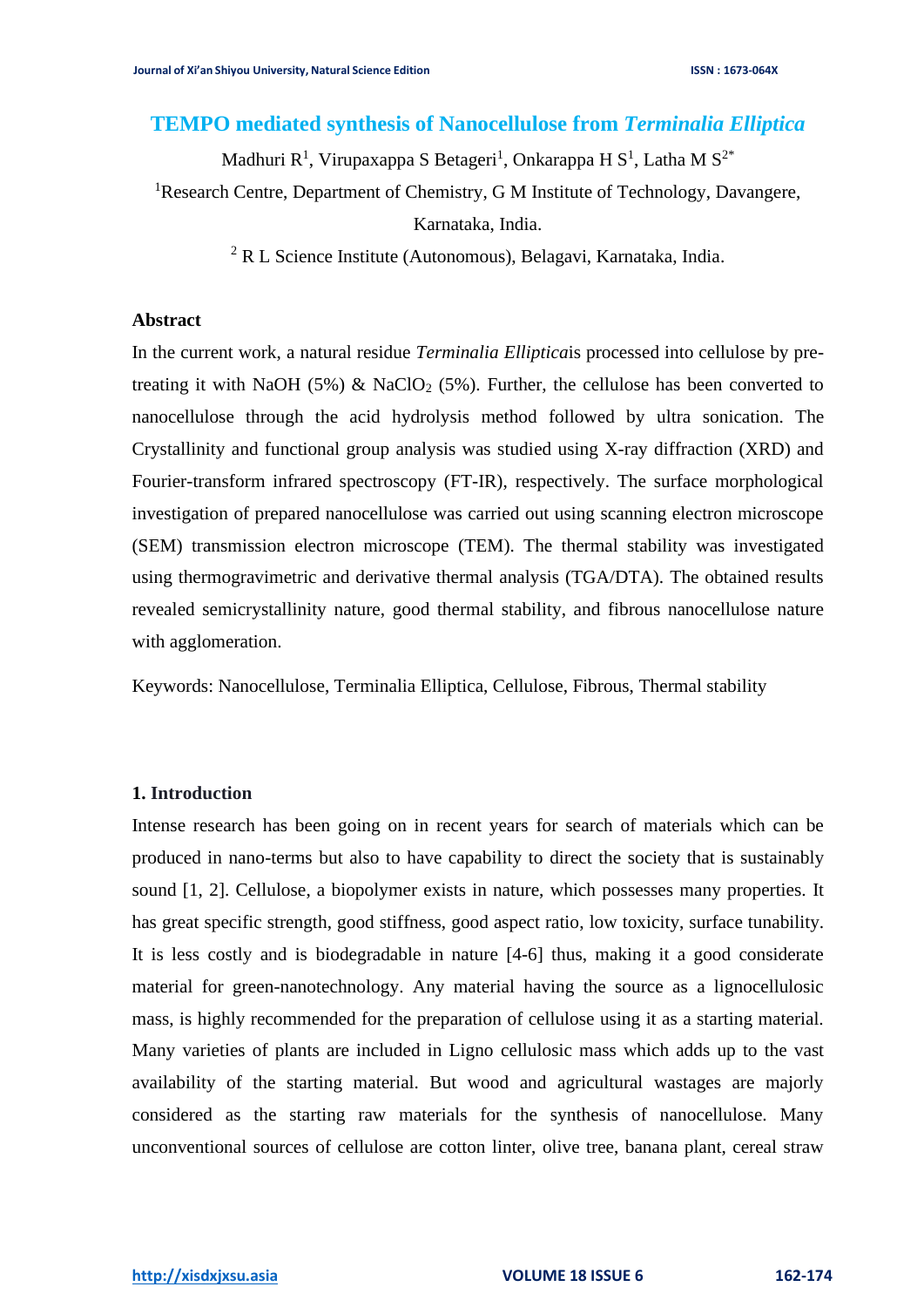etc., have been utilized as raw compound to synthesis nanocellulose from its innate form of cellulose [7].

This naturally existing cellulose is made up of homo-polysaccharide which have D-AGU (D- anhydrous glucopyranose units) that are connected together by the aid of β-1, 4 glycosidic bonds. It is also a naturally existing biopolymer that is hydrophilic in nature [8]. The formation of hydrogen bonding is permitted by the existence of the hydroxyl groups (- OH) making it strong [9]. It is polymer that is semi-crystalline because it has both crystalline and amorphous phases in it [10]. Over the years, this important ancient polymer is being explored in many ways and is being called by new name i.e., Nano Cellulose which had marked its place in the fast-growing field of nano technology and engineering.

It was applied as a starting compound for variety of applications viz., sensor devices[11,12],foams formulation[13-17], composites [18-21], emulsion [22], in packaging[23], biomedical tools[24-27], modifiers in rheology [28-29], hydrogels [30], films of biocomposite [31], xerogels, super capacitors [32] etc. Latter mentioned applications have evidently proven their importance and future of cellulose in nanotechnology.

Nanocellulose can be isolated in many different ways. i.e, chemical and mechanical method. Mechanical method includes high-intensity ultra-sonication method [33] or highpressure homogenization method and in Chemical method it includes TEMPO, AH (Acid Hydrolysis) and IL (Ionic Liquid). TEMPO, an oxidation approach is highly considerable for its selective oxidation of carboxyl groups present on C-6 along with preserving of its spatial arrangement [34]. TEMPO is generally used for selective oxidation of p-hydroxyl groups and its activation which eventually coverts hydroxyl groups into carboxylic acid. By using the prepared activated TEMPO-Oxidized nanoparticles, supplementary reactions are done.

In the present work Terminalia Elliptica (TE) is the raw materials taken for the isolation of its respective nanocellulose. It is suggested for the production of NC due to its high strength and stiffness [35-37]. Hence NC have prepared by TEMPO oxidation method followed by high intensity ultra-sonication. The effects of synthetic approaches on functionality, surface morphology, crystallinity &thermal stability of the prepared NC were noted using SEM, XRD, FTIR, TEM, and TGA/DTA.

### **2. Materials and Methodolgy**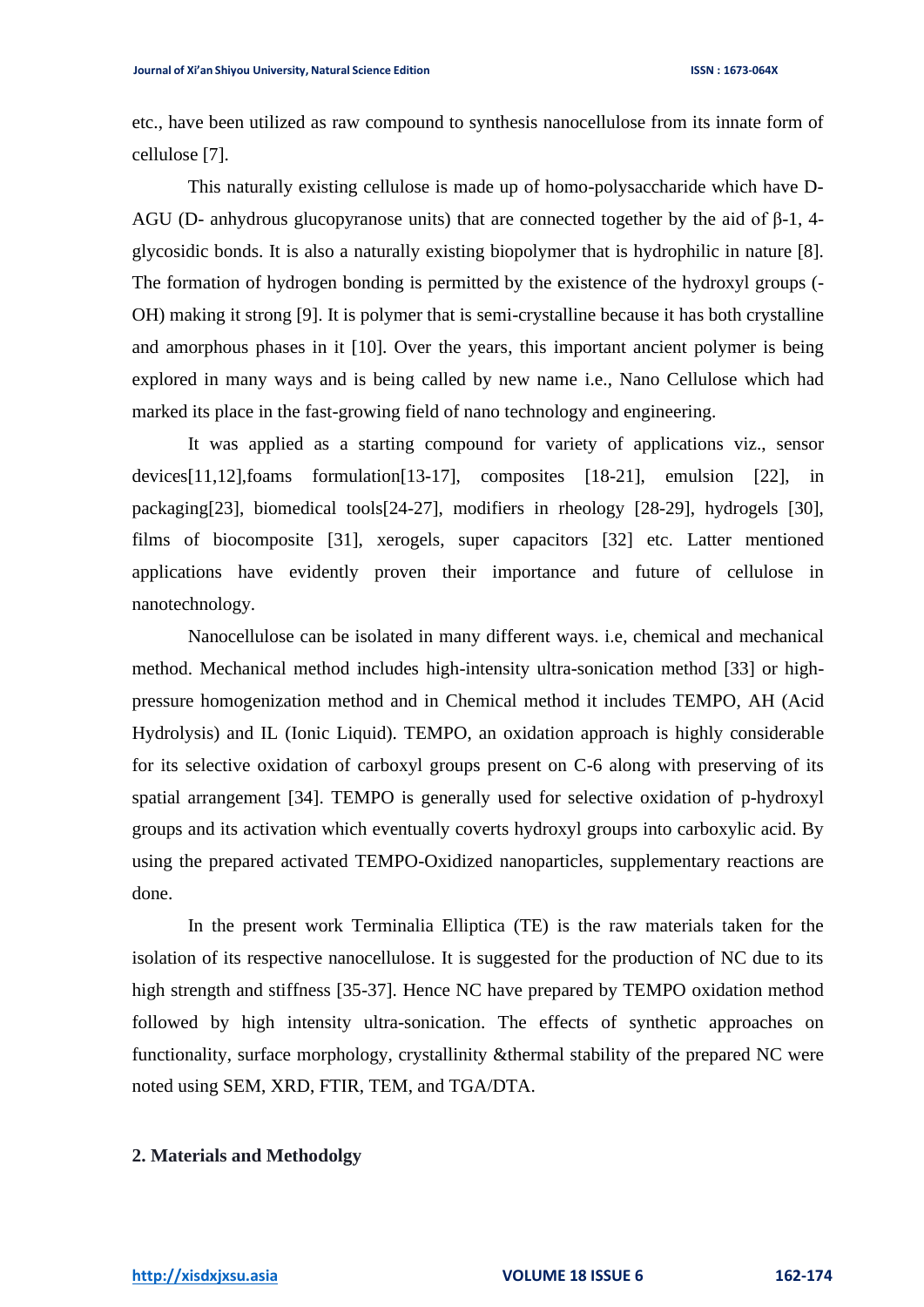*Terminalia Elliptica* was gathered from the saw mills in Davangere. TEMPO, NaClO<sub>2</sub>, NaBr, NaClO, CH<sub>3</sub>COOH, and NaOH, procured from SD-fine chemicals (purity 98.0) percent) and used without further purification as received.

#### **2.1. Alkali treatment**

The sufficient exposure of the fibres for TEMPO and bleaching is done with the help of alkali pre-treatment of the fibers. Which proved to be an effective way for the surface modification and is also cost-efficient.10g of finely grinded, sieved starting material powder was treated with 5% NaOH solution for 2 hours at  $80^0C-100^0C$  to remove hemicellulose. Followed by filtration and washed with distilled water to achieve the pH of the effluent as neutral.

#### **2.2. Bleaching treatment**

Alkali treated fibers were then subjected to bleaching. The bleaching treatment with NaClO<sup>2</sup> solution was performed to eliminate the residual lignin. 5% Sodium chlorite solution was added to alkali treated samples. The mixture was heated at  $80^{\circ}$ C to  $100^{\circ}$ C with magnetic stirrer for 2-3 hrs by maintaining an acidic pH with acetic acid. On washing repetitively using distilled water, to remove remaining lignin. Further, with the help of deionized water, the pulp is filtered until its pH is neutral. Next, the gained cellulose was kept in the oven to dry for a day and was stored in a dry place until further use or preparations.

#### **2.3. Preparation of TO-TENC from TEMPO Oxidation**

2, 2, 6, 6-Tetra methyl piperidine-1-oxyl radical shortly referred to as TEMPO is commonly used to oxidize the hydroxyl groups which is accompanied with a primary oxidant. This leads to oxidation of -OH groups into carboxylic groups present in the cellulose [38]. After the oxidation, the attained nanocellulose was found to contain carboxylic acid surface with micro and nanometre length and diameter [39-41]. On oxidizing with TEMPO / NaBr and NaClO in water by maintaining the pH of 10-11, the p-hydroxyl groups existing in the C6 of the cellulose molecule expectantly oxidises to the carboxylate groups. Based on the consumption of the aq. NaOH, the oxidation process of the reaction can be studied and monitored, and the NaOH is regularly adding to the reaction mixture to attain its pH to 10 [42-45].

*Terminalia Elliptica* nanocellulose (TO-TENC) was obtained by treating 1gm of the respective cellulose contained in a beaker with 100 ml double distilled water 0.06 gm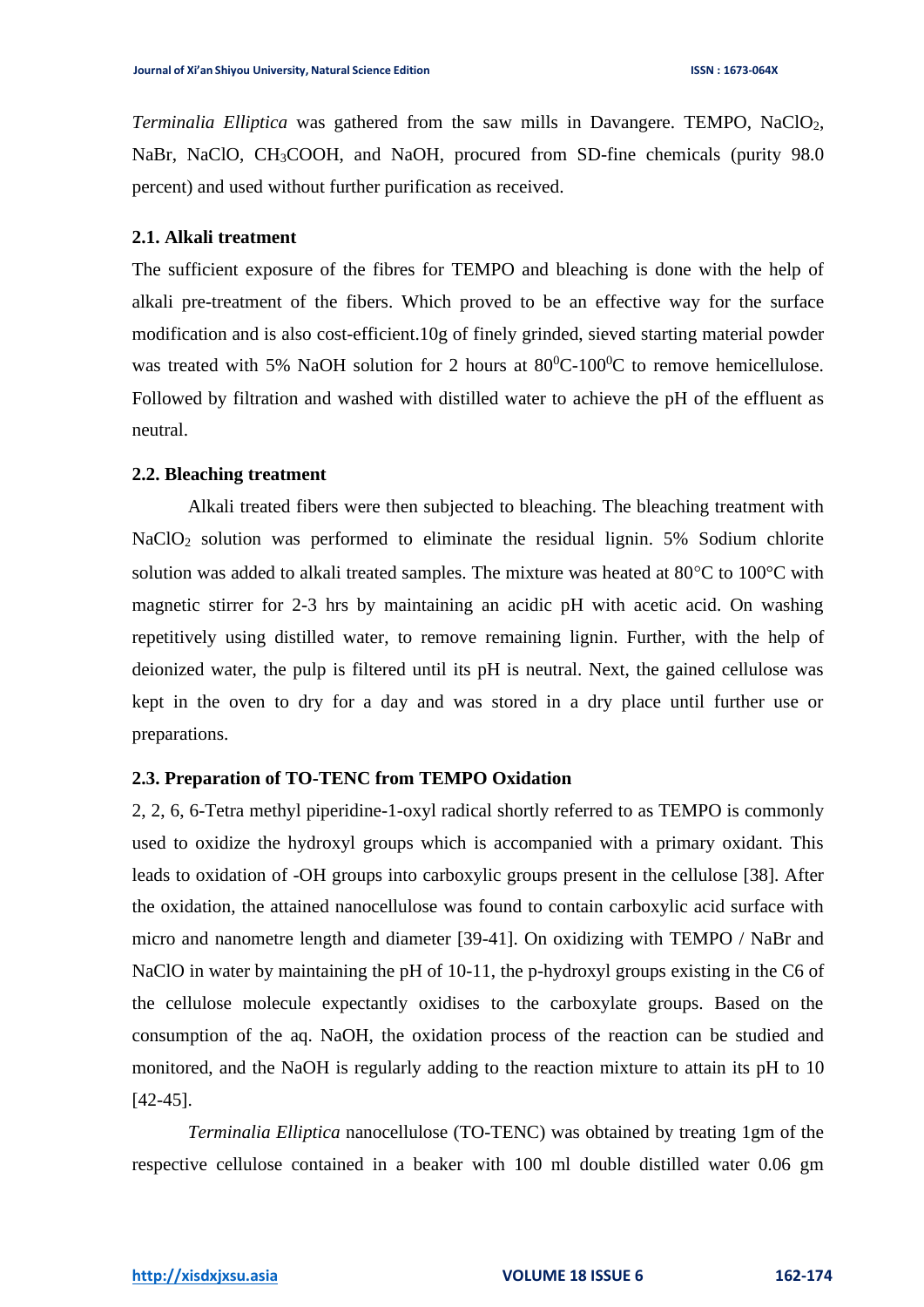Tempo & 0.1 gm NaBr were mixed separately into 50 ml water. Tempo mixture & NaBr were blend together with the help of stirrer. Reaction was initiated by adding 10% NaClO using NaOH to attain pH of about 10. The solution is washed with water, & 0.5m HCl to set the pH to neutral. The suspension volume is set for 200ml, and then homogenized at 10000 rpm, followed by 10 mins ultra sonication. Finally, the product was washed at  $40^{\circ}$ C to obtain TO-TENC. The yield from this form of nanocellulose is found to be 95%.

#### **Charaterization**

TO-TENC were measured as KBr pellets to infer the Fourier transform infrared spectra (FT-IR) by NICOLET 370 model in the range 4000-400 cm-1. Rigaku Miniflex 600 (5th gen) was used to record X-Ray Diffractogram. Scanning electron microscopy (SEM) images were recorded on JOEL JSM 6390LV, with an acceleration voltage of 10 kV and a Secondary Electron (SE) detector was used to capture the images. Thermal analysis was done by using Perkin Elmer STA 6000 instrument for Differential Thermal Analysis and Thermogravimetric analysis. Model-Perkin Elmer, diamond TG/DTA.

### **3. Results and Discussion**

### **3.1 FT-IR**

The FT-IR spectra of TO-TENC outline the existence of functional group. The FT-IR spectra of cellulose, TO-TENC is shown in Fig.3.1 which disclosed the exhistance of organic groups. The broad absorption peaks observed at 3313 to 3319cm<sup>-1</sup> is assigned to -OH groups of cellulose. Peak at 2886-2890 cm<sup>-1</sup> represents C-H stretching vibrations. There are no broad peaks observed like in other NCs. Bending mode of adsorbed water and conjugated C=O stretch vibrations were appeared at  $1631-1623$ cm<sup>-1</sup>. The appearance of a peak at 1310-1314cm<sup>-1</sup> is attributed to C-H deformation (asymmetric) and shifts to low wave number. Cellulose characteristic peaks observed at 1032-1036cm<sup>-1</sup>attributed to C-O stretching & C-H rocking.The transition from cellulose I to II observed by absorption of peaks shifted to higher wave numbers.The results conform that no other derivational reaction occurred during the hydrolysis process.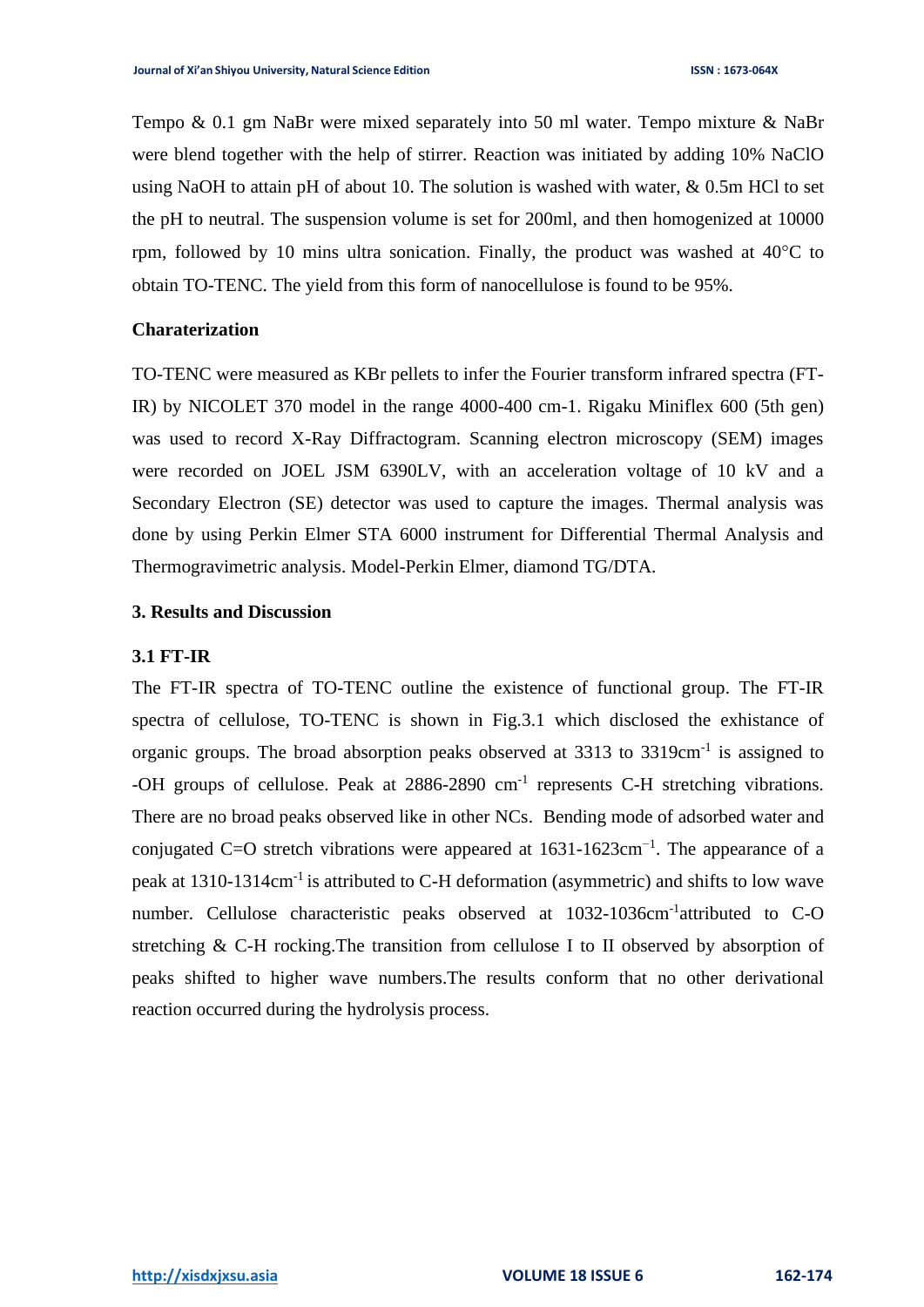

**Fig.1. FT**-IR spectra of Cellulose, TO-TENC

### **3.2. X-Ray Diffractometer**

The determination of the mechanical & thermal properties of nano cellulose is studied based on its crystallinity, hence making it a key feature. To study the synthetic effects, thermal  $\&$ mechanical properties and crystallinity of the synthesized nanocellulose XRD was used.  $XRD$  of TO-TENC is presented in Fig.2. The sample shows intensity peak at  $22.98^\circ$ . The intense peaks observed at TO-TENC remarks that TEMPO oxidation followed by ultrasonicityhas no effect on the parent cellulose.TO-TENC denotes at 7083.3cps intensity. The sample shows broad peaks with less intensity because during the ultrasonicity, the cavitation effect has noselectivity, which acts on crystalline & amorphous domains of nanocellulose, causing some damage on crystal. Thus, the TO-TENC crystallinity decreases. As crystalline domains are more resistant to chemical treatments, only amorphous regions regions are eliminated during TEMPO oxidation, resulting an increament in crystallinity of TO-TENC.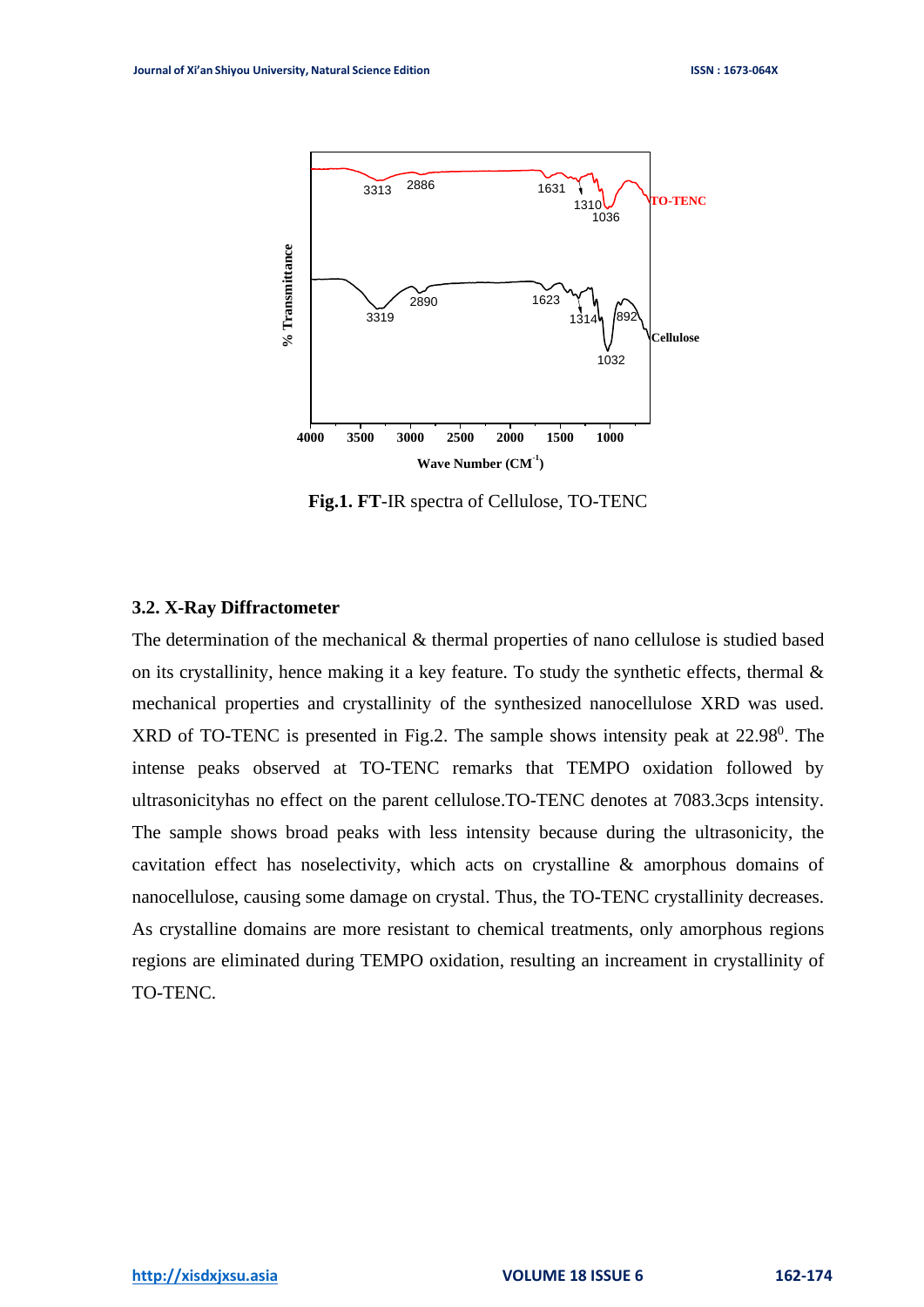

**Fig 2.** XRD pattern of TO-TENC

# **3.3. SEM**

SEM data feeds us the high resoluted images to study the sample based on its morphology and the topographical information. SEM monographs obtained for TO-TENC show that synthesized NCis crystalline and fibrous along with good agglomeration leading to the confirmation of their sizes which are in dissimilar shapes yet in nano scale. Hence, it confirms the affect on the surface and distribution of size when prepared by a synthetic approach. TEMPO, a hybrid chemo-mechanical process keeps amorphous domains undamaged partly, leading to fibrillar nature. The surface morphology of the product shows the fibrillar nature and it exhibits cellulose nanofibers. It can also be concluded that the fibers are entangled in a regular fashion and doesn't have uniform surface.TO-TENC surface showcases that there is no entanglement of the fibers rather one can notice a uniform suface that is soomth and no fibers extruding can be noticed. However, one can notice there is the accumulation of the fiber crytsals. From the above analysis, it can be settled that the methods of the extraction employed have particularly affect the size distribution & morphology of NC.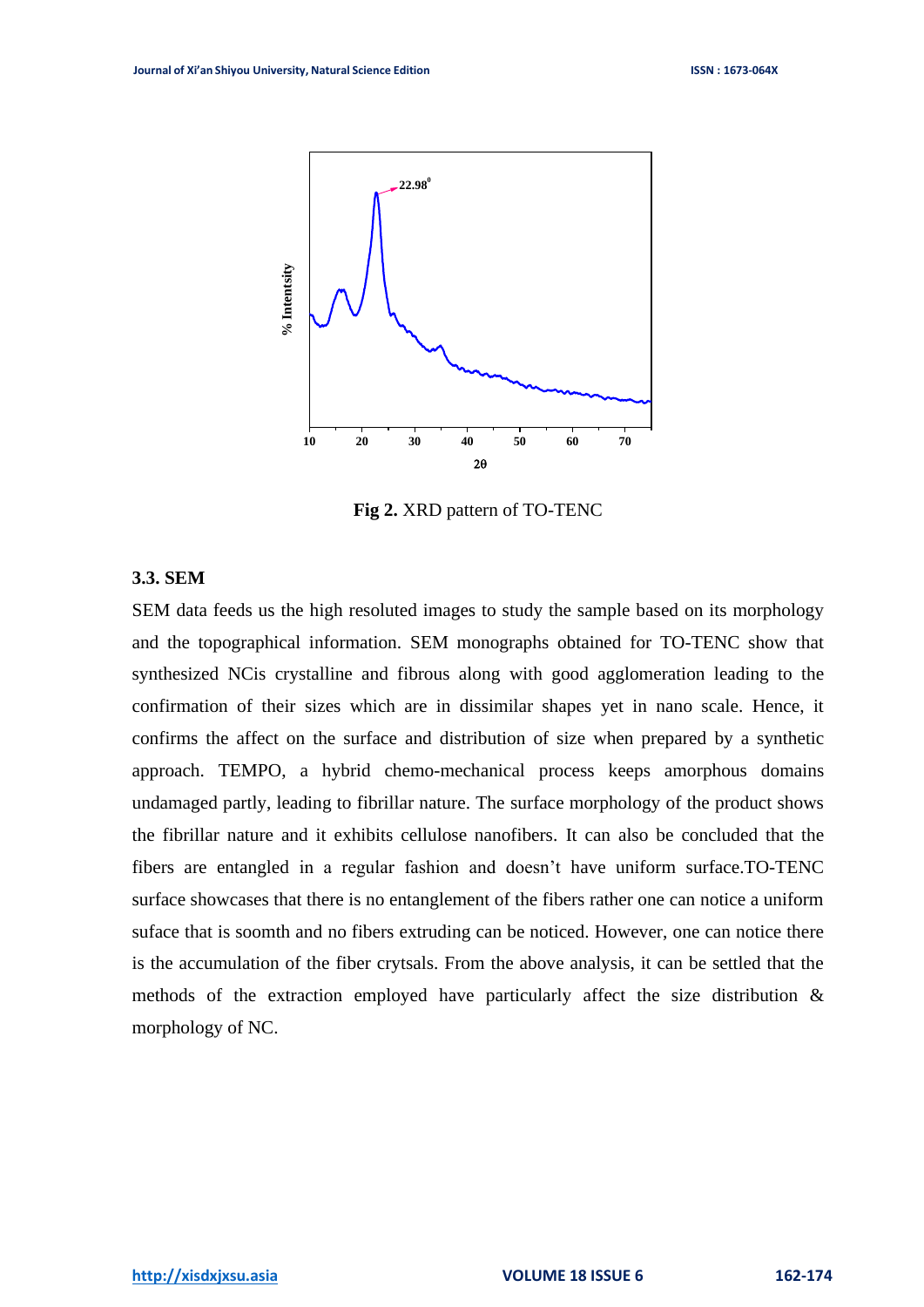

**Fig.3**SEM Monographs of (a & b) TO-TENC.

### **3.4. TEM**

TEM monograph of TO-TENC have been depicted in Fig.4 (a-b) respectively. TO-TENC has fibrous shaped bundles with average size 38-45nm. It displays relative less size dispersion. The shapes of nanofibers are fine and clear and are varied with diameter distribution in nano size. Also noted that nanofibers are entangled with each other.



**Fig.4** TEM Monographs of (a & b) TO-TENC.

## **3.5. TGA and DTA**

Thermal stability of TO-TENC was examined by using TGA and DTA whose curvesare shown in **Fig.5 & 6** respectively. The moisture evaporation in all the NCs leads to weight loss at 100 $^{\circ}$ C. The degradation temperature of the nanocellulose TO-TENC-277 $^{\circ}$ C, the loss of weight at 100°C is probably credited the water's evaporation. It was noticed as a small<br>travel an laft side of DTA also The great decredition temperature of the althing trough on left side of DTA plot. The onset degradation temperatures of the obtained nanocellulose are TO-TENC enter the degradation tempearature, as shown in sharp troughs in DTA plot. The thermal stability shown by the sample is considerably low when compared to other TEMPO synthesized products. The variation in degradation temperature of TO-TENC around  $360^{\circ}$ C is due to impurities present in the tempo oxidised nanocellulose.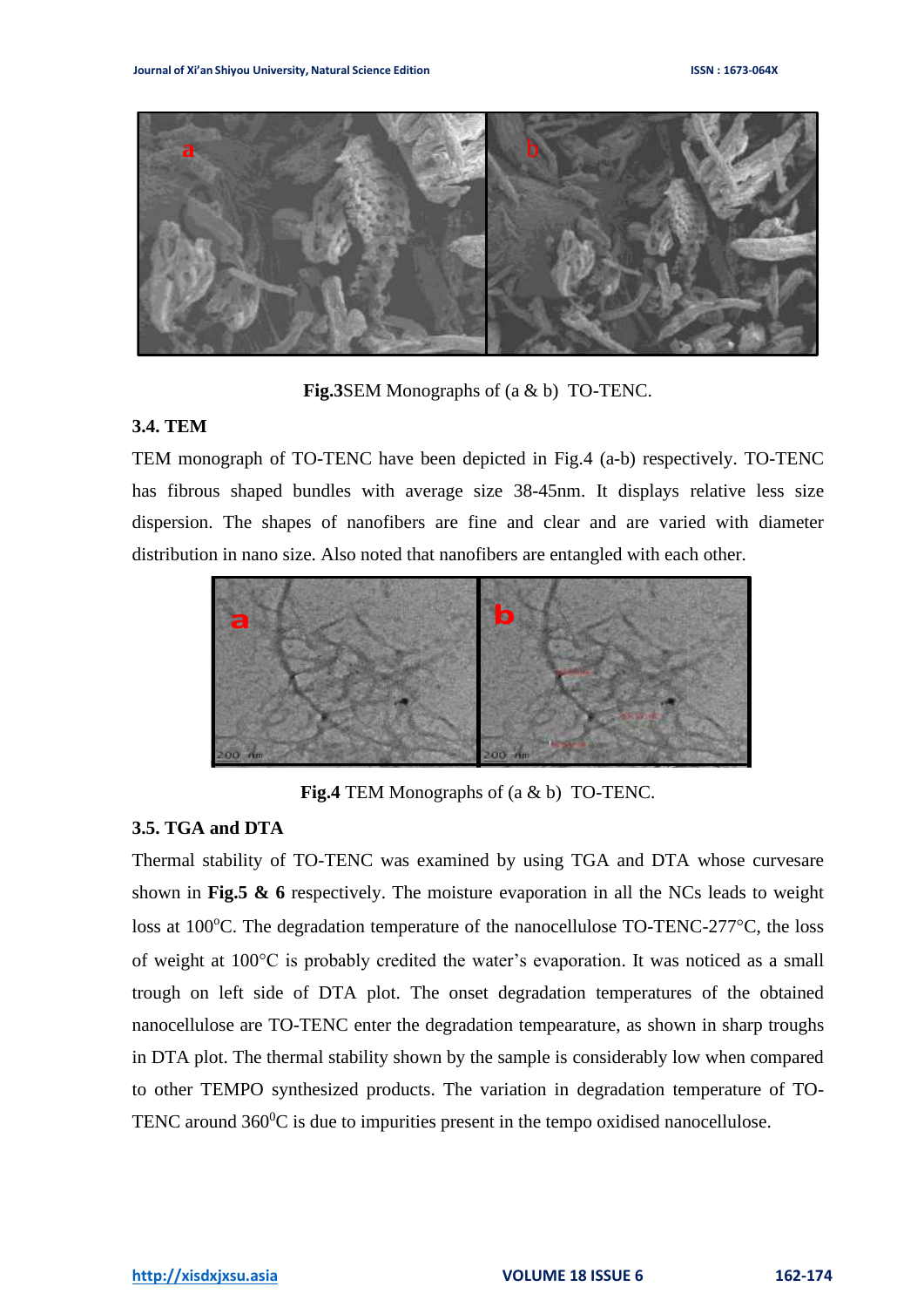

**Fig.5** TGA of TO-TENC



**Fig.6.** DTA Thermogram of TO-TENC

#### **5. Conclusion**

The present works revolves over the renewable agricultural resource to obtain TO-TENC. Tempo oxidation method was employed. FTIR spectra reveal TO-TENC show the cellulose characteristic peaks. The result indicates that no other derivational reaction occurred during the processes of dissolution. XRD spectral patterns are typical of semicrystalline in nature with crystallinity index. SEM images exhibit varied shapes of nonuniform surface, lumens, irregular cross-section, and large number of fibrous crystalline and translucent surface morphology.TEM monograph shows that prepared nanocellulose are in the nanoscale dimension. The size of the cellulose nanofibers is in the range of 38-45nm. TGA/DTA analysis indicates that samples show less loss of weight around  $100^{\circ}$ C, which is attributed to water evaporation. TENC have good thermal stability. .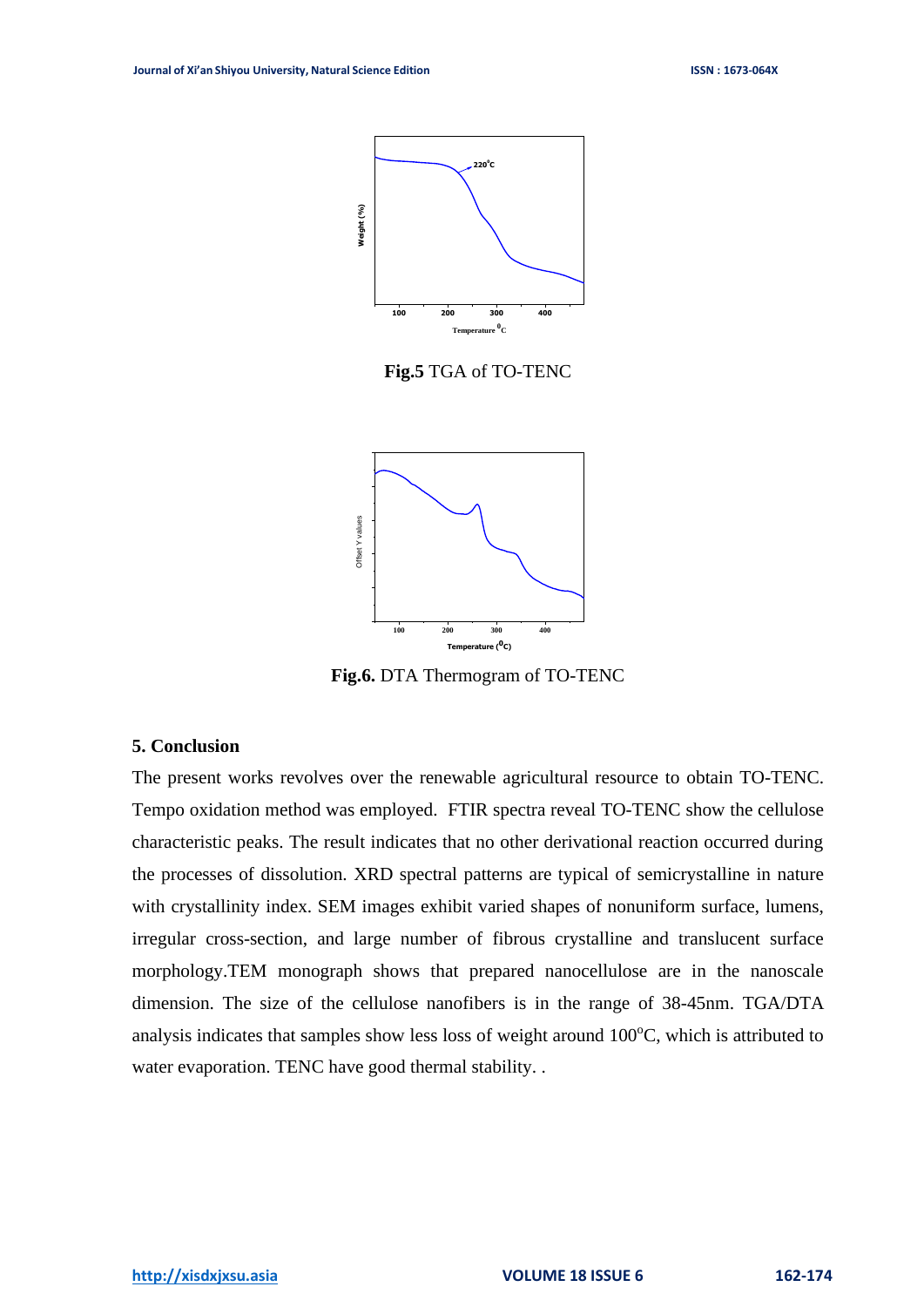# **Reference**

- 1. Nishino, T Matsuda, Hirao, K (2004) All-cellulose composite, Macromolecules, 37(20), :7683-7687.
- 2. Yamaguchi, A., Sakamoto, H., Kitamura, T., Hashimoto, M., & Suye, S. I. (2019). Structure retention of proteins interacting electrostatically with TEMPO-oxidized cellulose nanofiber surface. *Colloids and Surfaces B: Biointerfaces*, *183*, 110392.
- 3. Mondal, S. (2017). Preparation, properties and applications of nanocellulosic materials. *Carbohydrate polymers*, *163*, 301-316.
- 4. Savadekar, N. R., Karande, V. S., Vigneshwaran, N., Bharimalla, A. K., & Mhaske, S. T. (2012). Preparation of nano cellulose fibers and its application in kappa-carrageenan based film. International journal of biological macromolecules, 51(5), 1008-1013.
- 5. Gupta, S. M., & Tripathi, M. (2011). A review of TiO 2 nanoparticles. *Chinese Science Bulletin*, *56*(16), 1639.
- 6. Sobhan A, Muthukumarappan K, Cen Z, Wei L, (2019) Characterization of nanocellulose and activated carbon nanocomposite films biosensing properties for smart packaging. Carbohydrate polymers, 225:115189
- 7. Espinosa E, Sánchez R, Otero R, Domínguez-Robles J, Rodríguez A (2017) A comparative study of the suitability of different cereal straws for lignocellulose nanofibers isolation. International journal of biological macromolecules, 103:990-999
- 8. Nypelö T, Amer H Konnerth J, Potthast A, Rosenau T (2018) Self-standing nanocellulose janus-type films with aldehyde and carboxyl functionalities. Biomacromolecules, 19(3):973-979
- 9. Khazraji A C, Robert S, (2013) Interaction effects between cellulose and water in nanocrystalline and amorphous regions A novel approach using molecular modeling. Journal of Nanomaterials, 44
- 10. Mansfield M L, (1987) Temperature-dependent changes in the structure of the amorphous domains of semicrystalline polymers, Macromolecules, 20(6):1384-1393
- 11. Liu D Y, Sui G X, Bhattacharyya D (2014) Synthesis and characterisation of nanocellulose-based polyaniline conducting films, Composites Science and Technology, 99:31-36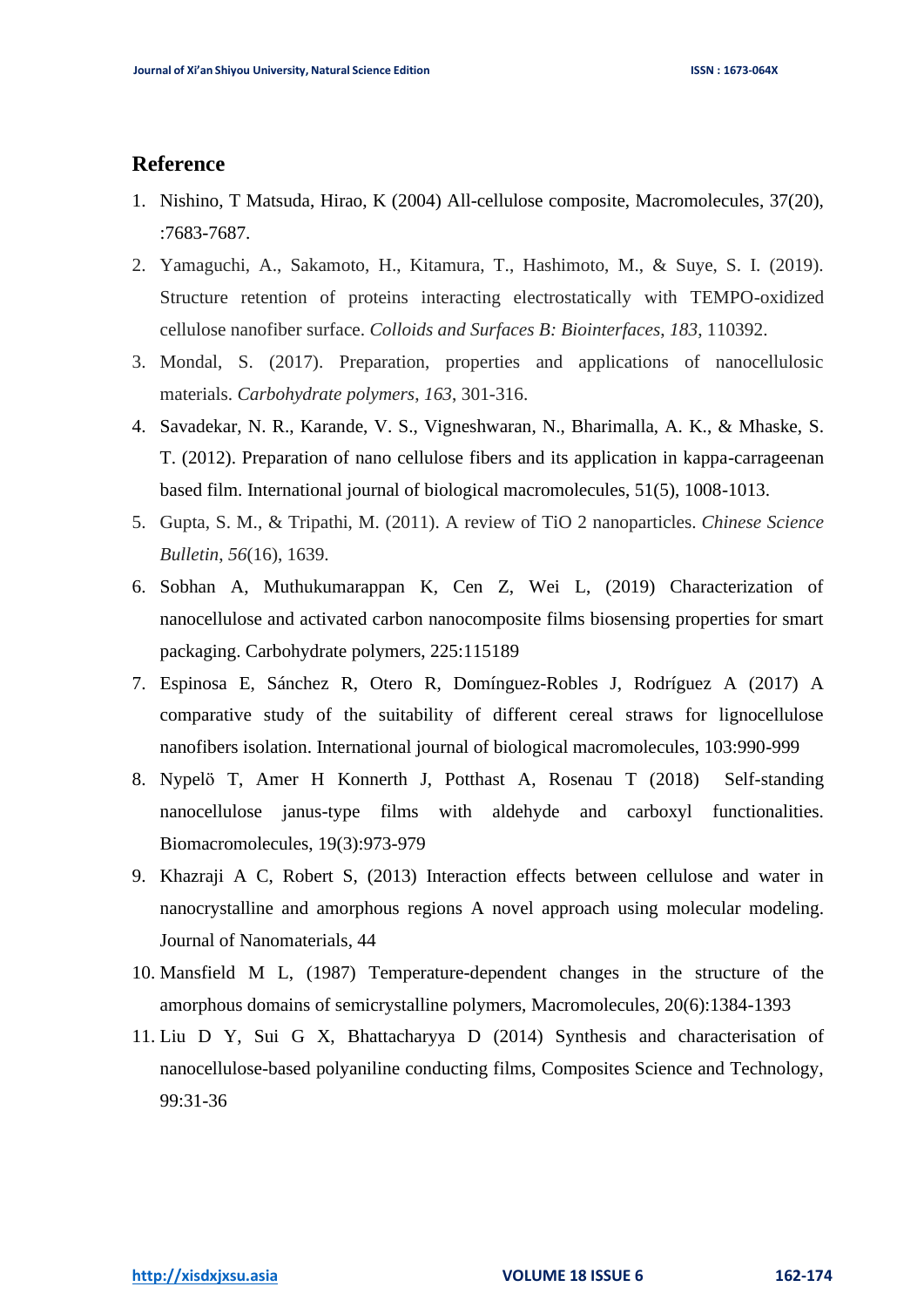- 12. Rajala S, Siponkoski T, Sarlin E, Mettänen M, Vuoriluoto M, Pammo A, Juuti J, Rojas, O J, Franssila S, Tuukkanen S (2016) Cellulose nanofibril film as a piezoelectric sensor material, ACS applied materials & interfaces, 8(24):15607-15614
- 13. Faruk O, Sain M, Farnood R, Pan Y, Xiao H, (2014) Development of lignin and nanocellulose enhanced bio PU foams for automotive parts, Journal of Polymers and the Environment, 22(3):279-288
- 14. Wicklein B, Kocjan A, Salazar-Alvarez G, Carosio F, Camino G, Antonietti M, Bergström, L (2015) Thermally insulating and fire-retardant lightweight anisotropic foams based on nanocellulose and graphene oxide, Nature nanotechnology, 10(3):277
- 15. Pinto L O, Bernardes J S, Rezende C A, (2019) Low-energy preparation of cellulose nanofibers from sugarcane bagasse by modulating the surface charge density. Carbohydrate Polymers, 218:145-153
- 16. Ferreira E S, Rezende C A, (2018) Simple preparation of cellulosic lightweight materials from eucalyptus pulp, ACS Sustainable Chemistry & Engineering, 6(11):14365-14373
- 17. Velásquez-Cock J, Castro C, Gañán P, Osorio M, Putaux J L, Serpa A, Zuluaga R (2016) Influence of the maturation time on the physico-chemical properties of nanocellulose and associated constituents isolated from pseudostems of banana plant cv Valery. Industrial Crops and Products 83:551-560.
- 18. Morais J P S, de Freitas Rosa M, Nascimento L D, do Nascimento D M, Cassales A R, (2013) Extraction and characterization of nanocellulose structures from raw cotton linter. Carbohydrate Polymers, 91(1):229-235
- 19. Fillat Ú, Wicklein B, Martin-Sampedro R, Ibarra D, Ruiz-Hitzky E, Valencia C, Sarrión A, Castro E, Eugenio M E (2018) Assessing cellulose nanofiber production from olive tree pruning residue. Carbohydrate polymers, 179:252-261
- 20. Yang X, Cranston E D (2014)Chemically cross-linked cellulose nanocrystal aerogels with shape recovery and superabsorbent properties. Chemistry of Materials, 26(20):6016-6025
- 21. Gestranius M, Stenius P, Kontturi E, Sjöblom J, Tammelin, T (2017) Phase behaviour and droplet size of oil-in-water Pickering emulsions stabilised with plant-derived nanocellulosic materials, Colloids and Surfaces A: Physicochemical and Engineering Aspects, 519:60-70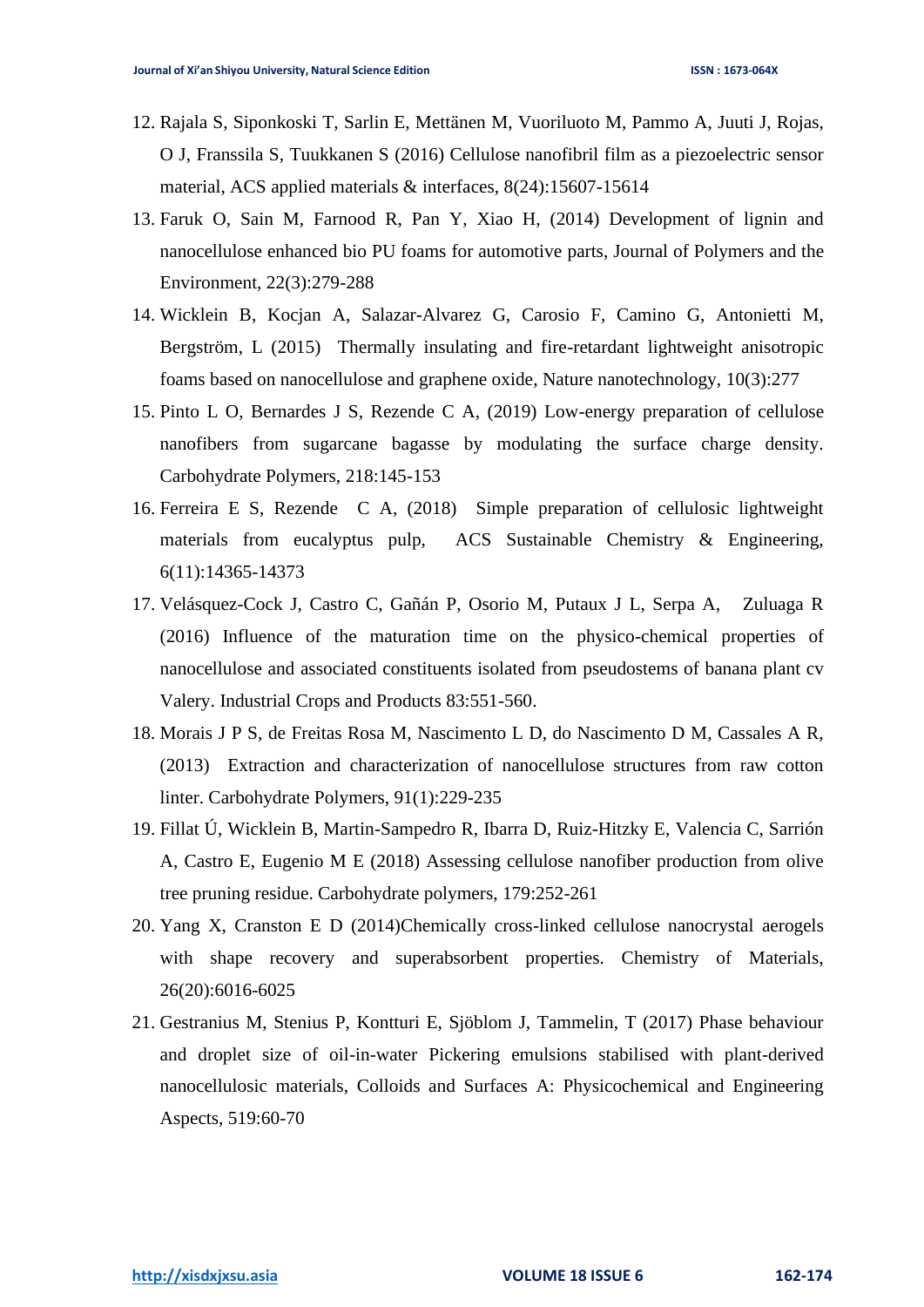- 22. Ghaderi M, Mousavi M, Yousefi H, Labbafi M (2014) All-cellulose nanocomposite film made from bagasse cellulose nanofibers for food packaging application. Carbohydrate polymers, 104:59-65
- 23. Lin N, Bruzzese C, Dufresne A, (2012) TEMPO-oxidized nanocellulose participating as crosslinking aid for alginate-based sponges. ACS applied materials & interfaces, 4(9):4948-4959
- 24. Liu Y, Sui Y, Liu C, Liu C, Wu M, Li B, Li Y, (2018) A physically crosslinked polydopamine/nanocellulose hydrogel as potential versatile vehicles for drug delivery and wound healing. Carbohydrate polymers, 188:27-36
- 25. Poonguzhali R, Basha S K, Kumari V S, (2018) Synthesis of alginate/nanocellulose bionanocomposite for in vitro delivery of ampicillin, Polymer Bulletin, 75(9):4165-4173
- 26. Supramaniam J, Adnan R, Kaus N H M, Bushra R (2018) Magnetic nanocellulose alginate hydrogel beads as potential drug delivery system, International journal of biological macromolecules, 118:640-648
- 27. Liu C, Du H, Dong L, Wang X, Zhang Y, Yu G, Li B, Mu X, Peng H, Liu H (2017) Properties of nanocelluloses and their application as rheology modifier in paper coating. Industrial & Engineering Chemistry Research, 56(29):8264-8273.
- 28. Souza S F, Mariano M, De Farias M A, Bernardes J S (2019) Effect of depletion forces on the morphological structure of carboxymethyl cellulose and micro/nano cellulose fiber suspensions, Journal of colloid and interface science, 538:228-236.
- 29. Curvello R, Raghuwanshi V S, Garnier G (2019) Engineering nanocellulose hydrogels for biomedical applications, Advances in colloid and interface science.
- 30. Espinosa E, Bascón Villegas I, Rosal A, Pérez-Rodríguez F, Chinga-Carrasco G, Rodríguez A, (2019) PVA/(ligno) nanocellulose biocomposite films, Effect of residual lignin content on structural, mechanical, barrier and antioxidant properties, International journal of biological macromolecules 141:197-206
- 31. Jose J, Thomas V, Vinod V, Abraham R, Abraham S, (2019) Nanocellulose based functional materials for supercapacitor applications, Journal of Science: Advanced Materials and Devices.
- 32. Yang X, Cranston E D (2014) chemically cross-linked cellulose nanocrystal aerogels with shape recovery and superabsorbent properties. Chemistry of Materials, 26(20):6016-6025.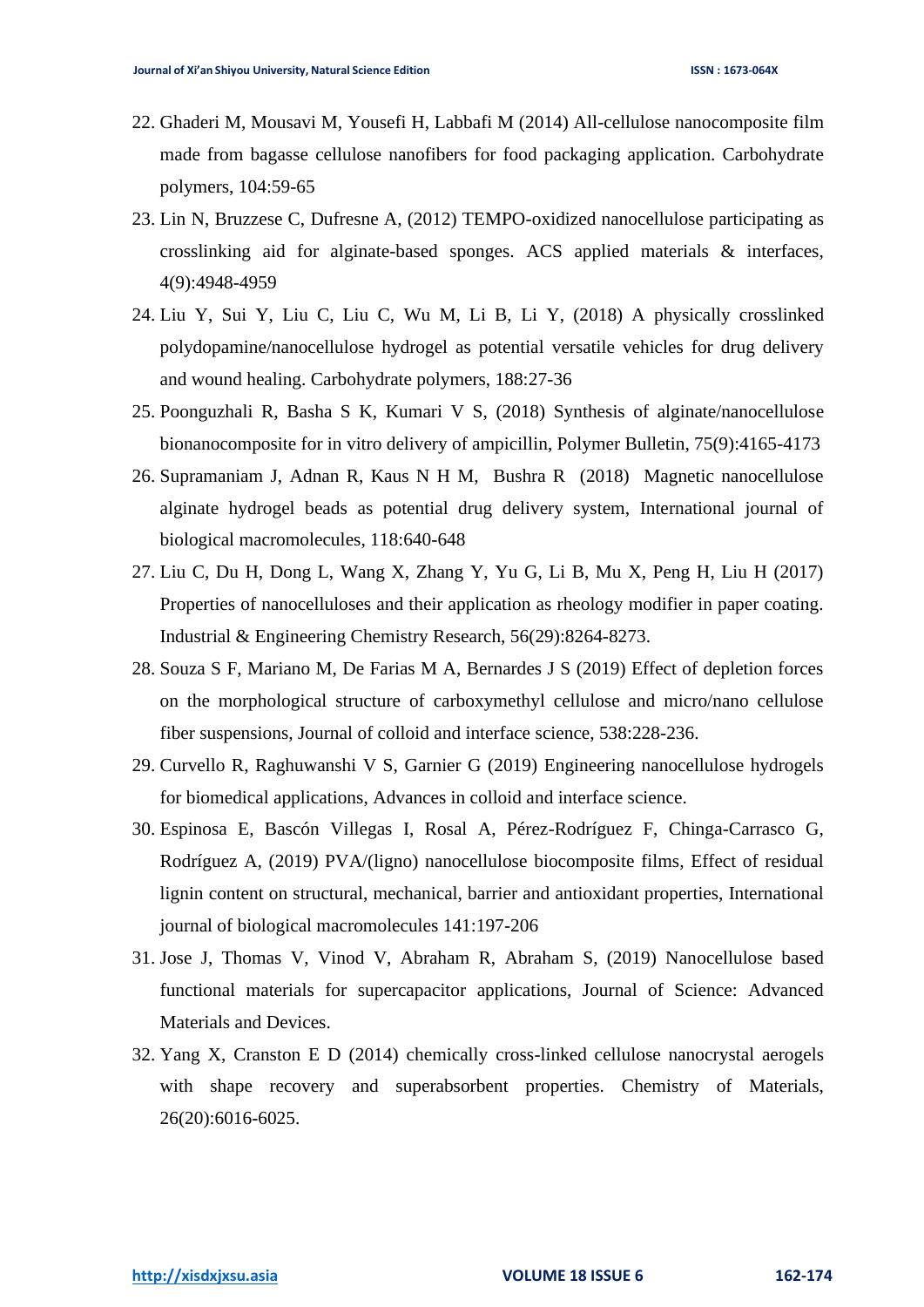- 33. Jagadesh P, Ramachandramurthy A, Murugesan R (2018) Evaluation of mechanical properties of Sugar Cane Bagasse Ash concrete, Construction and Building Materials, 176:608-617
- 34. Liu S, Cheng G, Xiong Y, Ding Y, Luo X, (2020) Adsorption of low concentrations of bromide ions from water by cellulose-based beads modified with TEMPO-mediated oxidation and Fe (III) complexation, Journal of hazardous materials 384:2119
- 35. Tuerxun D, Pulingam T, Nordin N I, Chen Y W, Kamaldin J B, Julkapli N B M, Lee H V, Leo B F, Johan M R B (2019) Synthesis, characterization and cytotoxicity studies of nanocrystalline cellulose from the production waste of rubber-wood and kenaf- bast fibers. European Polymer Journal, 116:352-360
- 36. Rials T G, Walcott M P, (1997) Physical and mechanical properties of Agro-based fibers, In: Rowell M R, Young R A, Rowell J K(Eds), Paper and Composites from agrobased resources. CRC Lewis Publishers, New York, 63-67
- 37. Kargarzadeh H, Ioelovich M, Ahmad I, Thomas S, Dufresne A, (2017) Methods for extraction of nanocellulose from various sources. Handbook of nanocellulose and cellulose nanocomposites, 1-49.
- 38. De Nooy, A.E.J., Besemer, A.C. and Van Bekkum, H. (1995). Highly selective nitroxyl radical-mediated oxidation of primary alcohol groups in water-soluble glucans. Carbohydr. Res. 269, 89 98.
- 39. Dong, S. and Roman, M. (2007). Fluorescently labeled cellulose nanocrystals for bioimaging applications. J. Am. Chem. Soc. *129*, 13810–13811.
- 40. Dufresne, A. (2010). Processing of polymer nocomposites reinforced with polysaccharide nanocrystals. Molecules *15*, 4111–4128.
- 41. Elazzouzi-Hafraoui, S., Putaux, J. L., & Heux, L. (2009). Self-assembling and chiral nematic properties of organophilic cellulose nanocrystals. *The Journal of Physical Chemistry B*, *113*(32), 11069-11075.41.
- 42. Eriksson, M., Notley, S.M. and Wågberg, L. (2007). Cellulose thin films: Degree of cellulose ordering and its influence on adhesion. Biomacromolecules *8*, 912–919.
- 43. Eyholzer, C., Bordeanu, N., Lopez-Suevos, F., Rentsch, D., Zimmermann, T. and Oksman, K. (2010). Preparation and characterization of water-redispersible nanofibrillated cellulose in Powder form. Cellulose, *17*, 19–30.
- 44. Eyley, S. and Thielemans, W. (2011). Imidazolium grafted cellulose nanocrystals for ion exchange applications. Chem. Comm. *47*, 4177–4179.